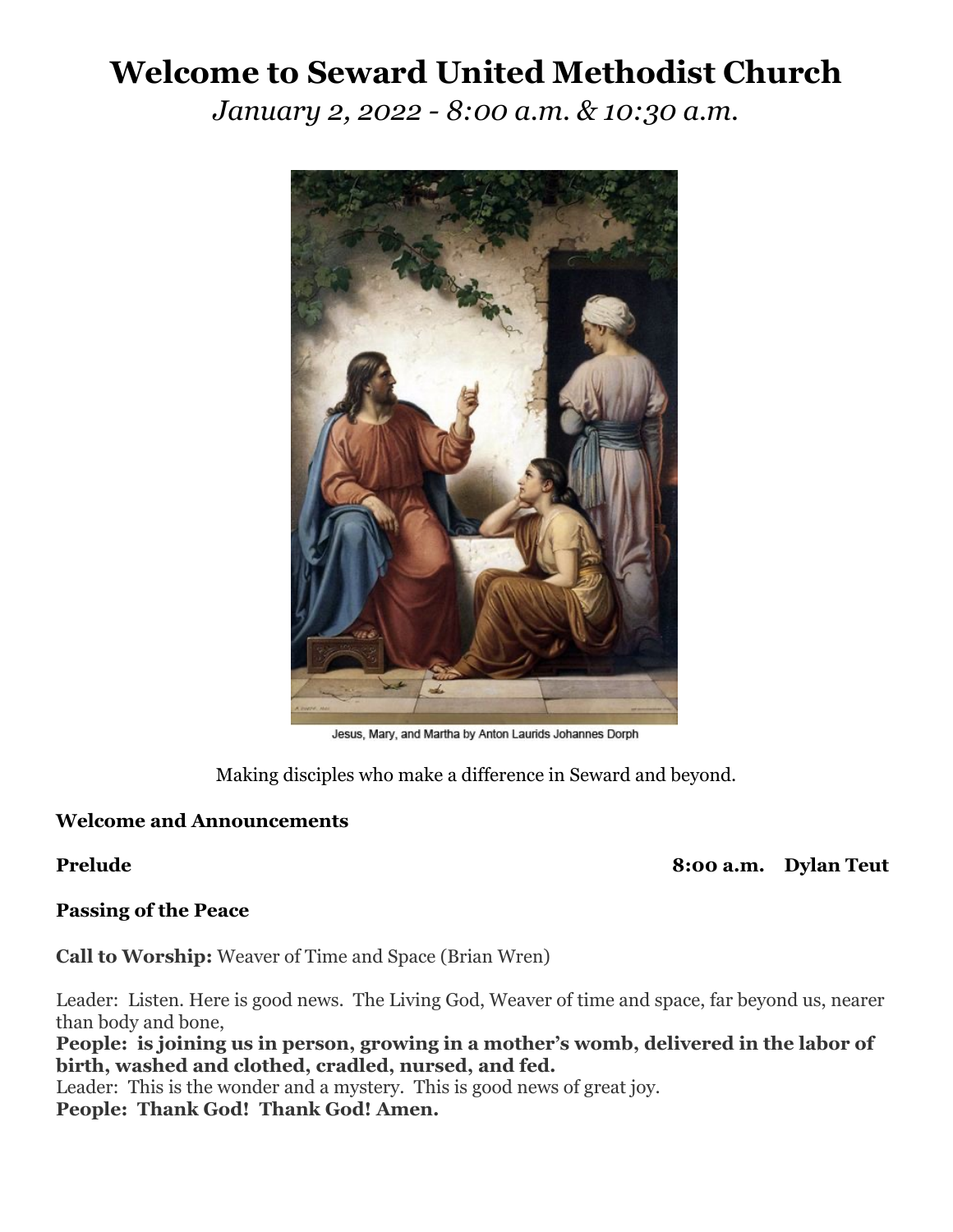Refrain: He is born, the holy Child, play the oboe and bagpipes merrily! He is born, the holy Child, sing we all of the Savior mild.

1 Thru long ages of the past, 2 O how lovely, O how pure prophets have foretold his coming; is this perfect child of heaven; thru long ages of the past, O how lovely, O how pure now the time has come at last!(Refrain) gracious gift to humankind!(Refrain)

3 Jesus, Lord of all the world, coming as a child among us, Jesus, Lord of all the world, grant to us thy heavenly peace.(Refrain)

# **Common Prayer:** (Brian Wren)

Loving God, beginning and end, we thank you and praise you for ancestors, known and unknown, held in memory, or hidden in time, and for the forms of life from which we have descended and which have left their mark in our body and brain. We praise you for people with whom we are connected – in this congregation, at home or work, through kinship and friendship and through TV, books, and other media. Thank you for all who shape us for good and make us what we are. Mysterious God, beginning and end, first and last, hidden and revealed, all glory and honor are yours, now and forever. Amen.

# **Children's Time Pastor JoEllen Axthelm**

# **Scripture Lessons**

# **Luke 10:38-42**

New Revised Standard Version Jesus Visits Martha and Mary

**38** Now as they went on their way, he entered a certain village, where a woman named Martha welcomed him into her home. **39** She had a sister named Mary, who sat at the Lord's feet and listened to what he was saying. **40** But Martha was distracted by her many tasks; so she came to him and asked, "Lord, do you not care that my sister has left me to do all the work by myself? Tell her then to help me." **41** But the Lord answered her, "Martha, Martha, you are worried and distracted by many things; **42** there is need of only one thing.[[a\]](https://www-biblegateway-com.cdn.ampproject.org/v/s/www.biblegateway.com/passage/?search=Luke%2010%3A38-42&version=NRSV&interface=amp&_js_v=0.1&usqp=mq331AQKKAFQArABIIACAw%3D%3D#fen-NRSV-25398a) Mary has chosen the better part, which will not be taken away from her."

#### **Hymn** Sing We Now of Christmas UMH 237, v. 1 - 3

1 Sing we now of Christmas, Noel, sing we here! Hear our grateful praises to the babe so dear.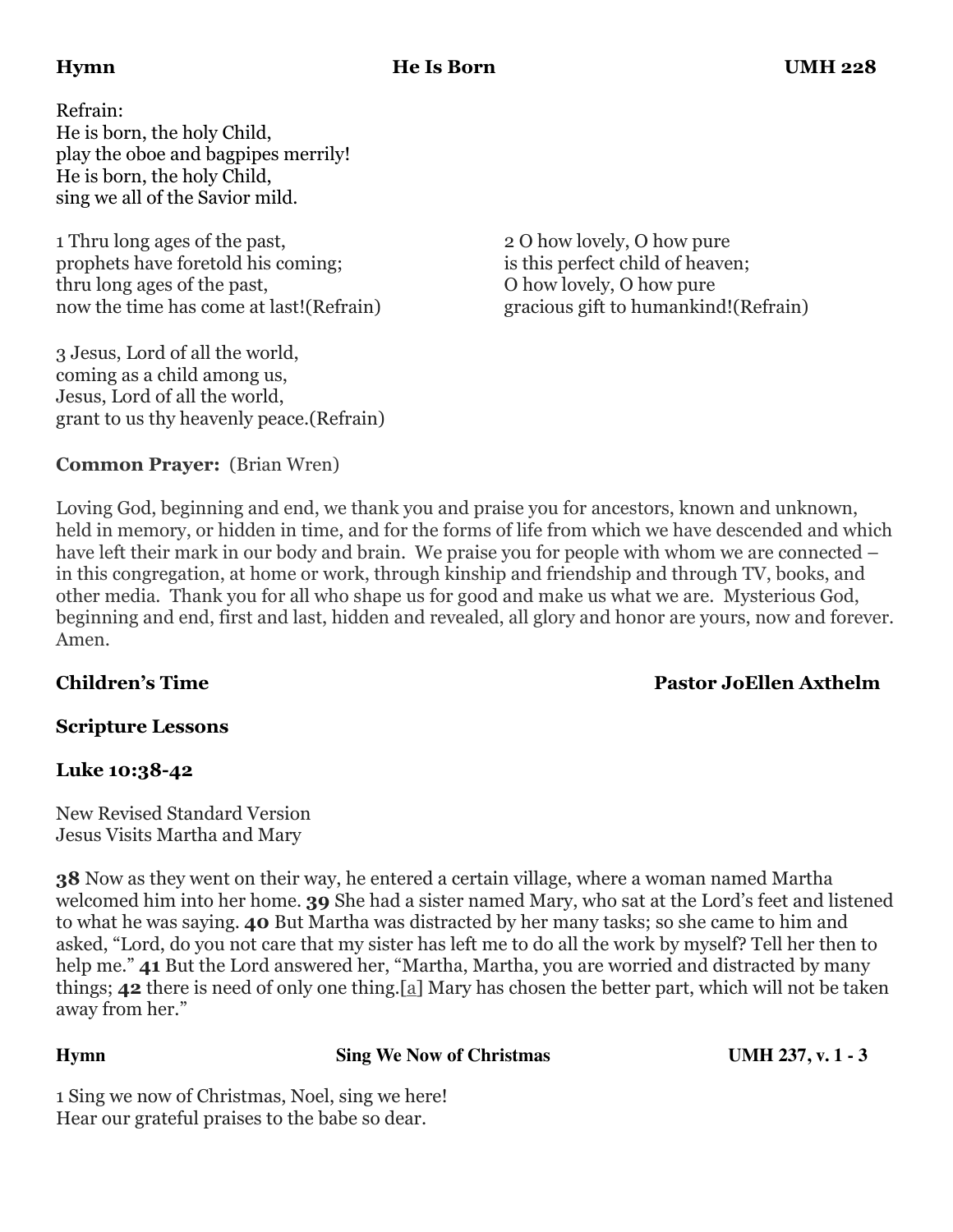Refrain: Sing we Noel, the King is born, Noel! Sing we now of Christmas, sing we now Noel!

2 Angels called to shepherds, "Leave your flocks at rest, journey forth to Bethlehem, find the child so blest." (Refrain)

3 In Bethlehem they found him; Joseph and Mary mild, seated by the manger, watching the holy child. (Refrain)

**Sermon A Gift of Time Pastor JoEllen Axthelm**

The Prayers of the People

*Please share your joys or concerns at the microphone or in the comments on Facebook or by texting us at 402-810-8900.*

# **Prayer Hymn Infant Holy, Infant Lowly UMH 229**

1. Infant holy, infant lowly, 2. Flocks were sleeping, shepherds keeping for his bed a cattle stall;  $\frac{1}{2}$  vigil till the morning new oxen lowing, little knowing, saw the glory, heard the story, Christ the babe is Lord of all. tidings of a gospel true. Swift are winging angels singing, Thus rejoicing, free from sorrow, noels ringing, tidings bringing: praises voicing, greet the morrow: Christ the babe is Lord of all. Christ the babe was born for you.

Sharing of Joys & Concerns Pastoral Prayer The Lord's Prayer

# **Offertory Prayer** (Discipleship Ministries)

God of eternity, we bring our gifts to your altar this day, even as we are worn out and glazed over from the endless pursuit of an endless to-do list. We have crammed our lives full of activity and busyness, missing the opportunity we have today to be in your presence, bathe in your love, and open our souls to being filled, renewed, and restored by your presence. Help us to bring our whole being to your altar this morning, that we don't miss the precious gift that you have offered to us: a relationship through Jesus Christ. In that name that is above all others we pray. Amen.

| <b>Offertory</b> | 8:00 a.m. Dylan Text                                                                                                                                                                                                                                                         | 10:30 a.m. Megan Forbes |  |
|------------------|------------------------------------------------------------------------------------------------------------------------------------------------------------------------------------------------------------------------------------------------------------------------------|-------------------------|--|
| <b>Doxology</b>  | <b>Praise God, from Whom All Blessings Flow</b>                                                                                                                                                                                                                              | <b>UMH 94</b>           |  |
|                  | Praise God, from whom all blessings flow;<br>praise God, all creatures here below;<br>Alleluia! Alleluia!<br>Praise God, the source of all our gifts!<br>Praise Jesus Christ, whose power up lifts!<br>Praise the Holy Spirit, Holy Spirit!<br>Alleluia! Alleluia! Alleluia! |                         |  |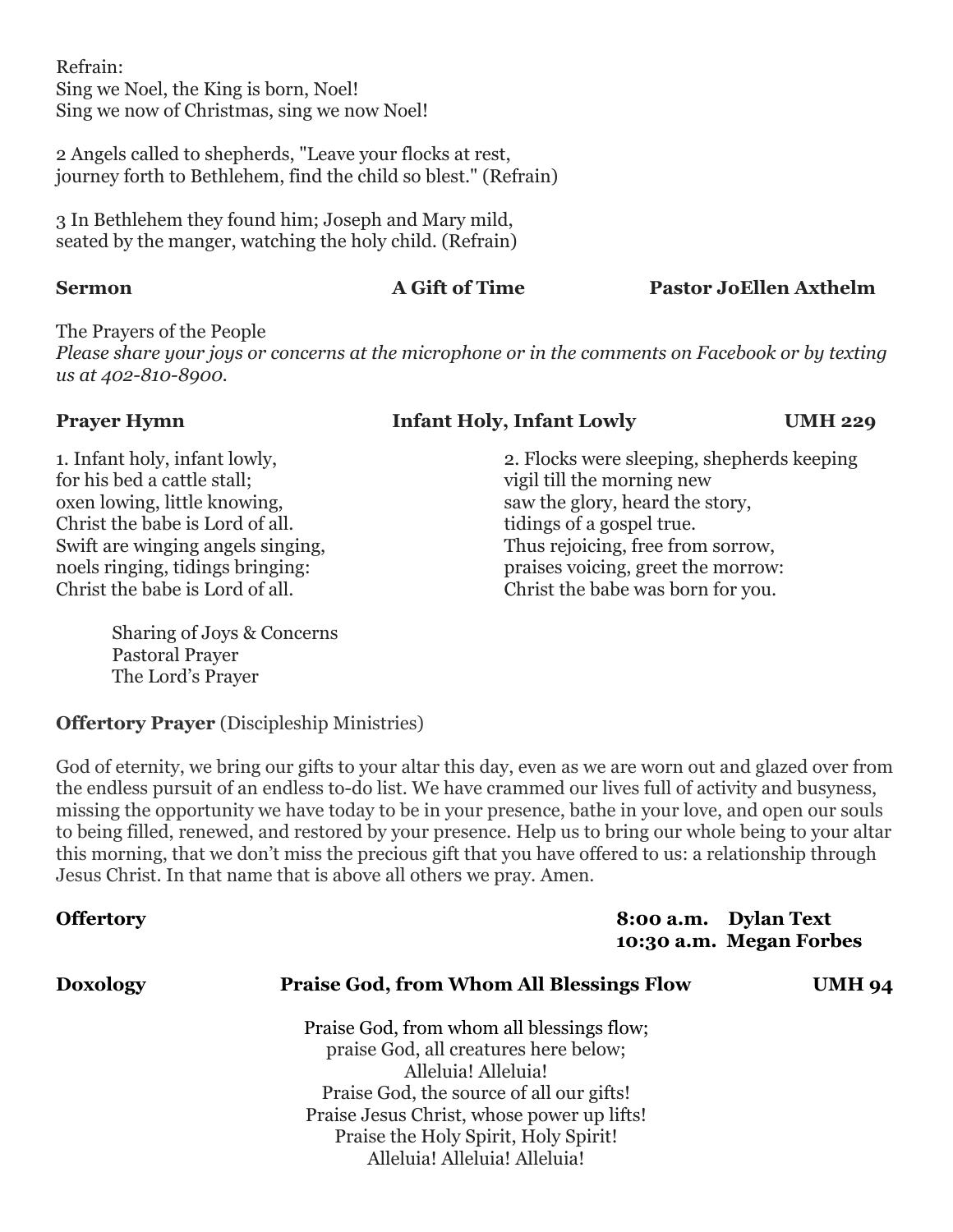### **Prayer of Dedication**

Gracious God, we seek to put all we are into this time of preparation that we might fully receive our Messiah into our lives. No half-hearted celebrations, no lukewarm commitments; but a generous, joyous, enthusiastic offering of our whole being we bring to you this day. We dedicate ourselves and these monetary offerings to your work and service. In Christ's name. Amen.

### **Celebration of Holy Communion** -- Body and Soul

God be with you.

### **And also with you.**

Lift up your hearts.

# **We lift them up to God.**

Let us give thanks to God.

# **It is right to give our thanks and praise.**

It is right, and a good and joyful thing, always and everywhere to give thanks to God, creating force in the universe. We give thanks this day for the breath of God which swept across the primordial chaos calling forth harmony, creating life. We give thanks for the wondrous way we are created, body and soul, holistically knit together in the image of God. We give thanks for the wonders of our senses – taste, hearing, smell, touch, and sight. We give thanks for our souls imbuing life with meaning beyond the physical sensory input. We celebrate that we are God's good creation, Body and Soul. You are Holy, O God, and patient beyond measure. When we people lose sight of your Beloved Community, when we fail to live love, when we give in to the power of violence and control, still you love us. Still you call us back to the way of compassion. You send prophets to call us to accountability. You remind us each day that there is opportunity to extend grace and compassion in tangible ways to a world in need. Our world is in need of redemption and so we wait. We wait in hope, expectation, and active engagement for the time when your kingdom will come. We wait as your people long ago waited in anticipation of your Messiah. Even in our waiting, we praise your name:

### **Holy, holy, holy One, God of Body and Soul, All of creation reflects your glory. Hosanna in the highest. Blessed is the one who comes in the name of God. Hosanna in the highest.**

Holy are you, God of Body and Soul, in the fullness of time, you became incarnate in Jesus of Nazareth, revealing to all who will see, how life might be lived in love and gentle power. In Jesus, you extended forgiveness, embraced the outcast, healed the hurting, welcomed the children, released those in bondage, and announced again and again a way to be the Beloved Community which will transform the world.

We remember and we give thanks for the gift of incarnation revealed in Jesus. We remember and give thanks for the moments when another has aligned with your will for a moment and in so doing incarnated your presence through Body and Soul.

We remember and give thanks for the final night of Jesus' life when he gathered those closest to him for a shared meal. We remember that Jesus took simple, ordinary items – bread, cup and filled them with sacred meaning when shared in holy ritual. So this day, we have the Bread of Life, which is